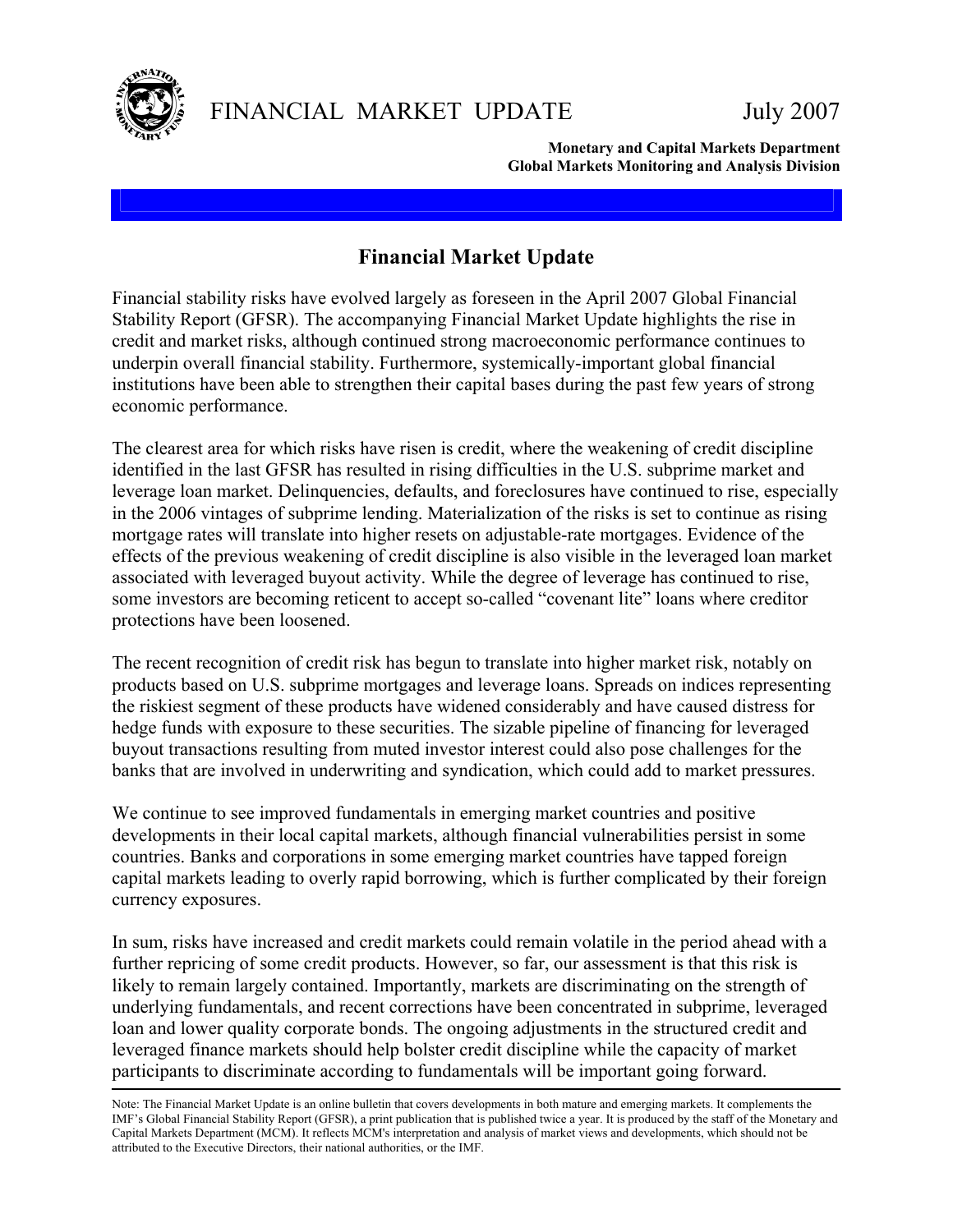### **Rising Credit Risks**



*There has been substantial credit deterioration in the U.S. subprime mortgage market in more recent vintages, especially 2006 ...* 

**Source: JPMorgan Chase & Co.**

**Underwriting Standards in Subprime Home-Purchase Loans**

|      | <b>ARM</b><br><b>Share</b> | <b>Interest-Only</b><br><b>ARM Share</b> | Low-No-<br><b>Doc Share</b> | Debt Payments-to- Average Loan-to-<br><b>Income Ratio</b> | <b>Value Ratio</b> |
|------|----------------------------|------------------------------------------|-----------------------------|-----------------------------------------------------------|--------------------|
| 2001 | 73.8%                      | $0.0\%$                                  | 28.5%                       | 39.7                                                      | 84.04              |
| 2002 | 80.0%                      | 2.3%                                     | 38.6%                       | 40.1                                                      | 84.42              |
| 2003 | 80.1%                      | $8.6\%$                                  | 42.8%                       | 40.5                                                      | 86.09              |
| 2004 | 89.4%                      | 27.2%                                    | 45.2%                       | 41.2                                                      | 84.86              |
| 2005 | 93.3%                      | 37.8%                                    | 50.7%                       | 41.8                                                      | 83.24              |
| 2006 | 91.3%                      | 22.8%                                    | 50.8%                       | 42.4                                                      | 83.35              |

*... due to a relaxation of credit standards, particularly in issuance of interest-only adjustable rate mortgages and mortgages with little documentation.* 

**Source: Freddie Mac.**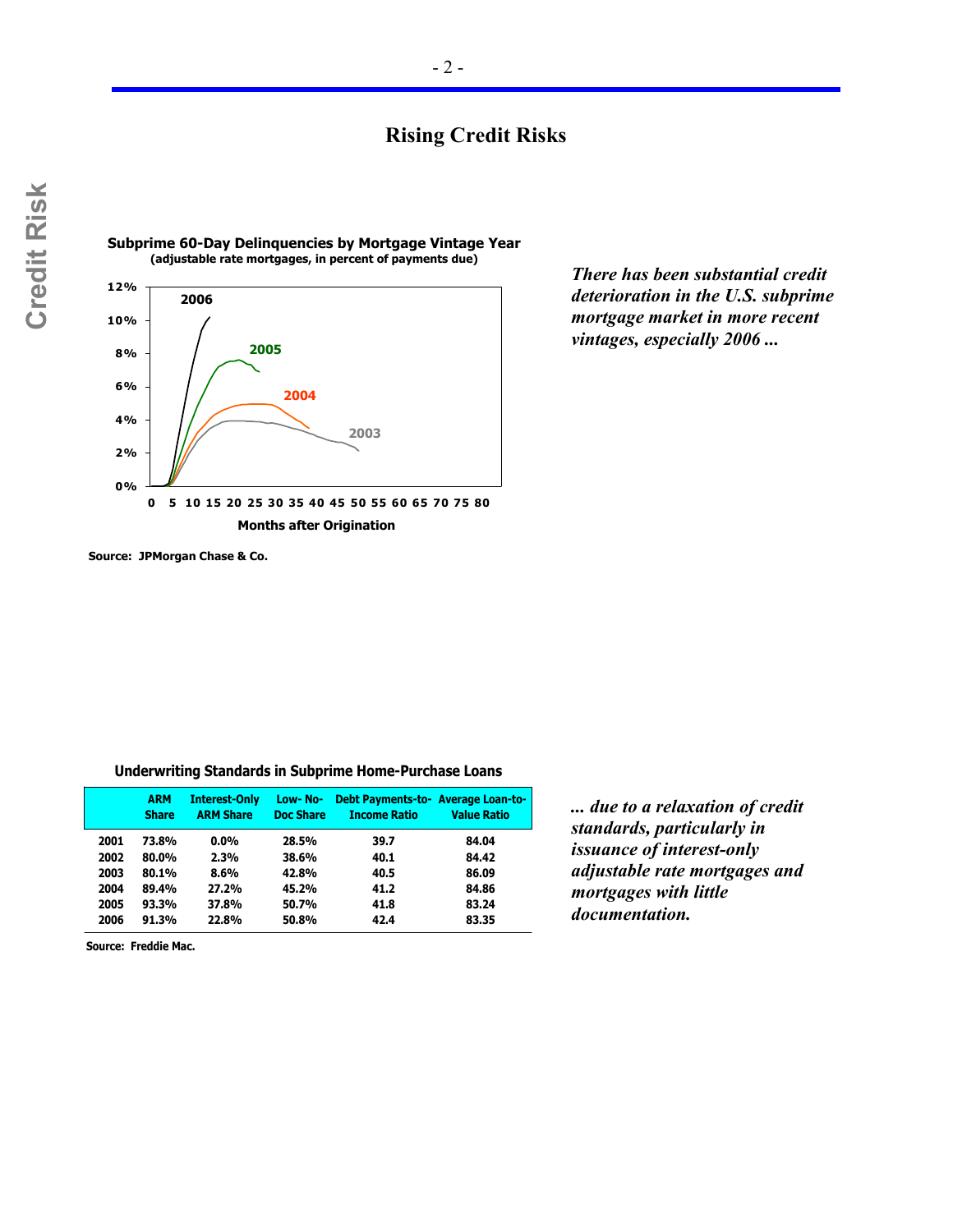

# **Rising Credit Risks …**

*There has been a parallel weakening of credit discipline in corporate credit markets, seen in the "flexing" of deals in favor of borrowers ...* 

**Source: Standard & Poor's.**



**Source: Standard & Poor's.**

**Debt Multiples on Private Equity LBO Deals (U.S. deals with EBITDA cashflows > \$50 million)**



*... a sharp increase in the use of lighter loan covenants …* 

*... as well as rising leverage in LBO deals.*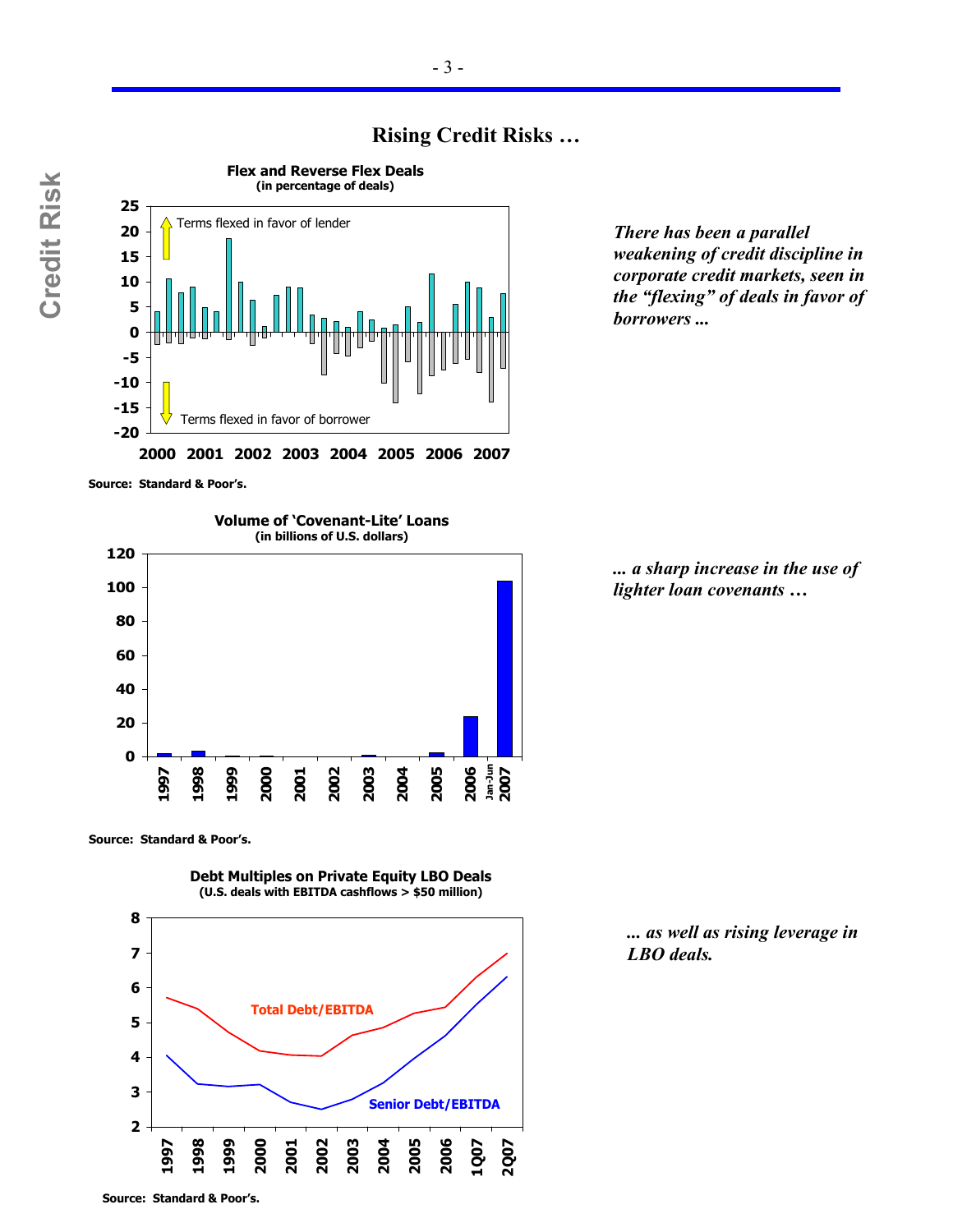



**Primary Market Spreads of Mezzanine CDO Tranches over LIBOR**

*Rising credit risk in U.S. subprime mortgages translated into market turbulence when troubles at hedge funds managed by Bear Stearns were revealed on June 15. This led to an accelerated pace of spread widening on collateralized debt obligations (CDOs) backed by lower quality mortgage-related collateral…* 

**Source: JPMorgan Chase & Co.**

**Market Risk**

Market Risk





**Source: Bloomberg L.P. Note: Annual cost of coverage for \$10 mn face value of senior debt, in thousands** *…and to a widening of credit insurance spreads of financial institutions involved in the subprime market. Concerns intensified after ratings agencies began to downgrade subprime mortgage-related securities on July 9.* 



**Jul-06 Oct-06 Jan-07 Apr-07 Jul-07 US Investment Grade (CDX Main) Europe Subinvestment Grade (iTraxx Crossover) Europe Investment Grade (iTraxx Main) US Subinvestment Grade (CDX Crossover)**

**Corporate Credit Default Swap Spreads**



**0**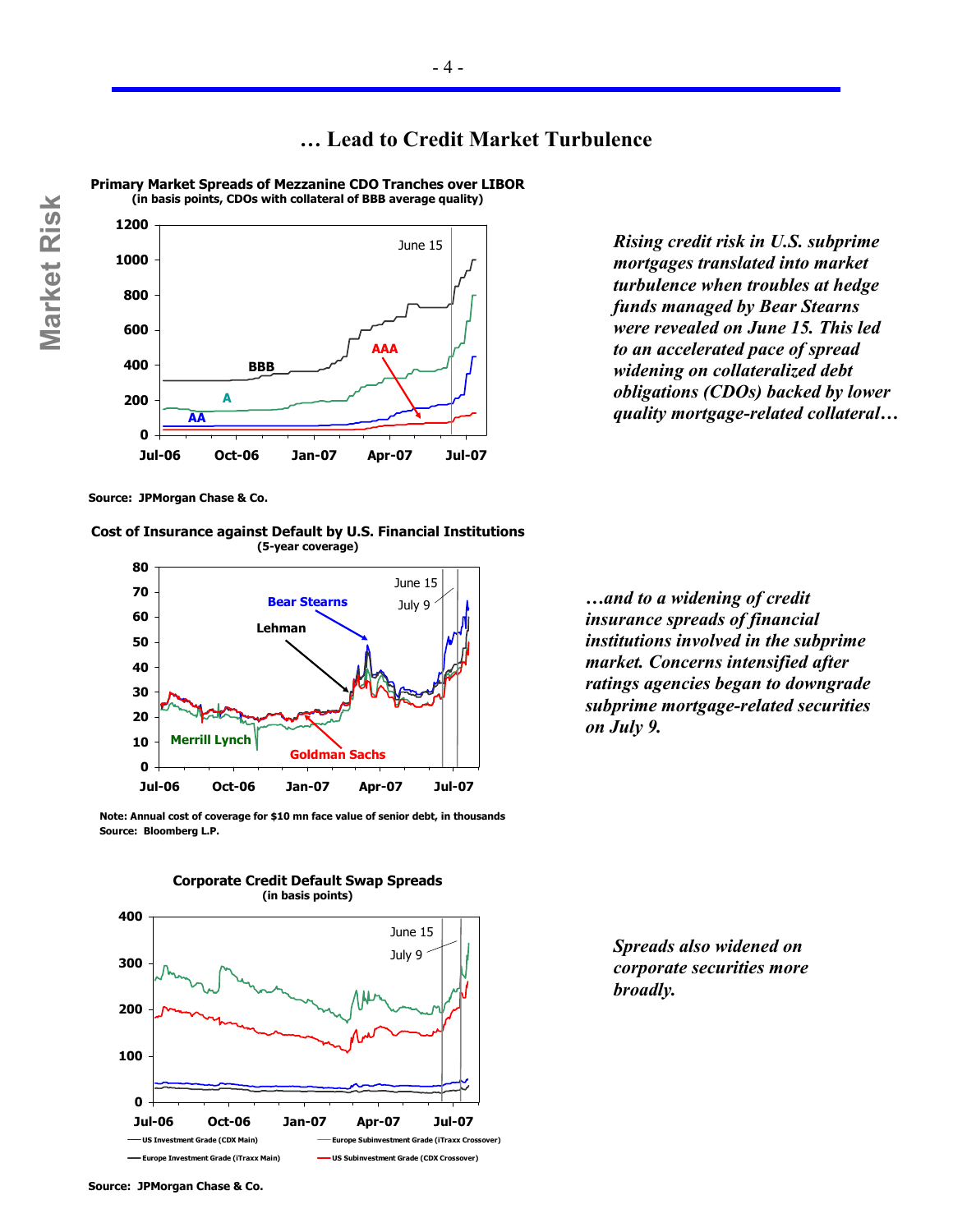#### **Broader Markets Remain Resilient**



 $-5 -$ 

**Sources: Bloomberg L.P.; and JPMorgan Chase & Co.**

**Cumulative Net Flows to Emerging Market Funds (in billions of U.S. dollars)**



**Source: Emerging Portfolio Fund Research, Inc.**



**Market Volatility Indices**

Note: Data represent an average z-score of the implied volatility derived from options from stock market<br>indices, interest, and exchange rates. A value of 0 indicates the average implied volatility across asset<br>classes is

*Turbulence was mainly confined to credit markets ...* 

*… and flows to emerging market mutual funds, traditionally considered among the riskier asset classes, saw little impact.* 

*Implied volatility has picked up since June, but remains below long-term averages.*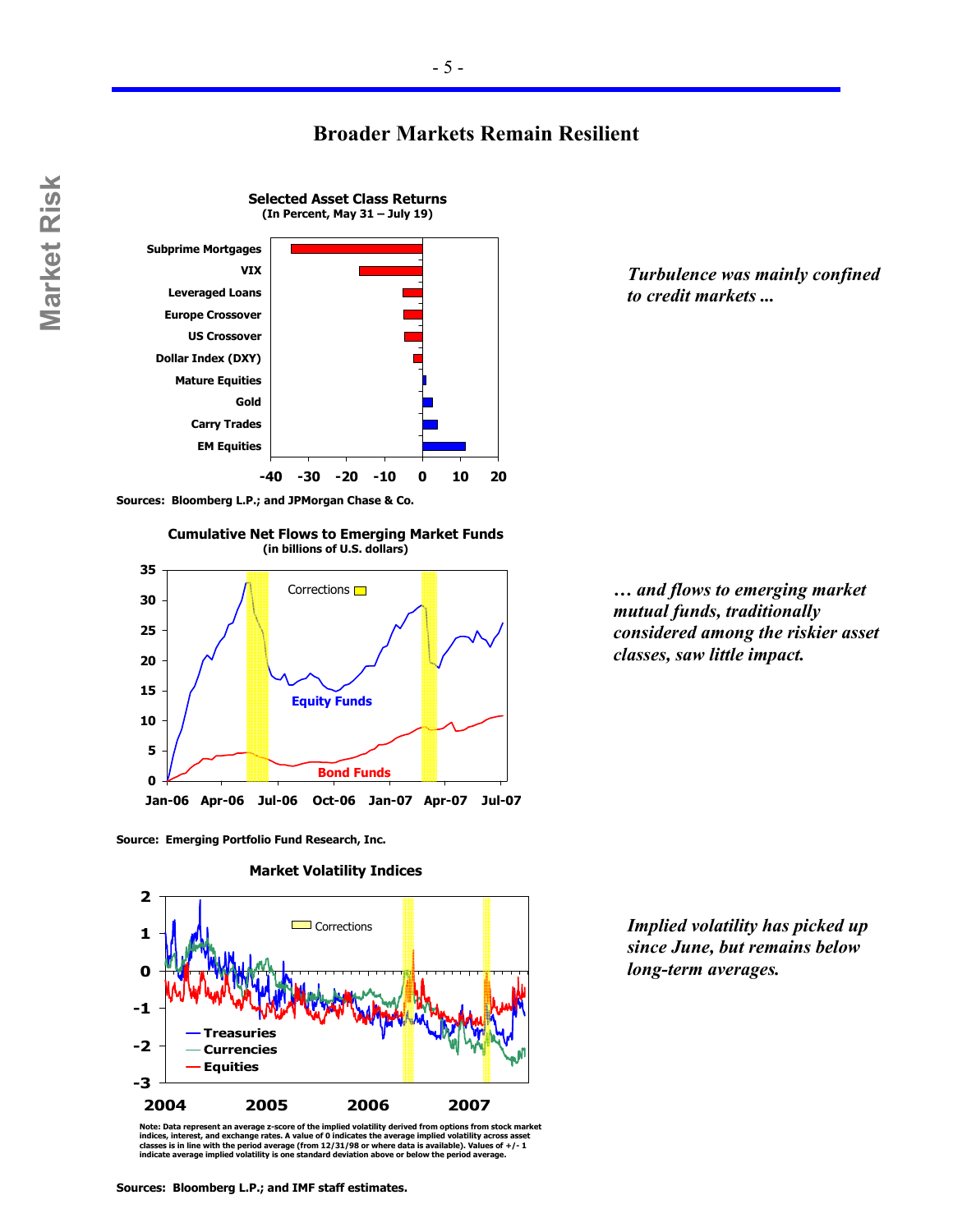#### **Strong Flows to Emerging Markets – Especially to Eastern Europe**



*Financing flows to emerging markets have continued to grow…* 

**Source: Dealogic.**

**Issuance of International Securities by Region (in billions of U.S. dollars)**



**Source: IMF, International Financial Statistics.**



*… with flows to emerging Europe picking up sharply ...* 

*... particularly banking flows.*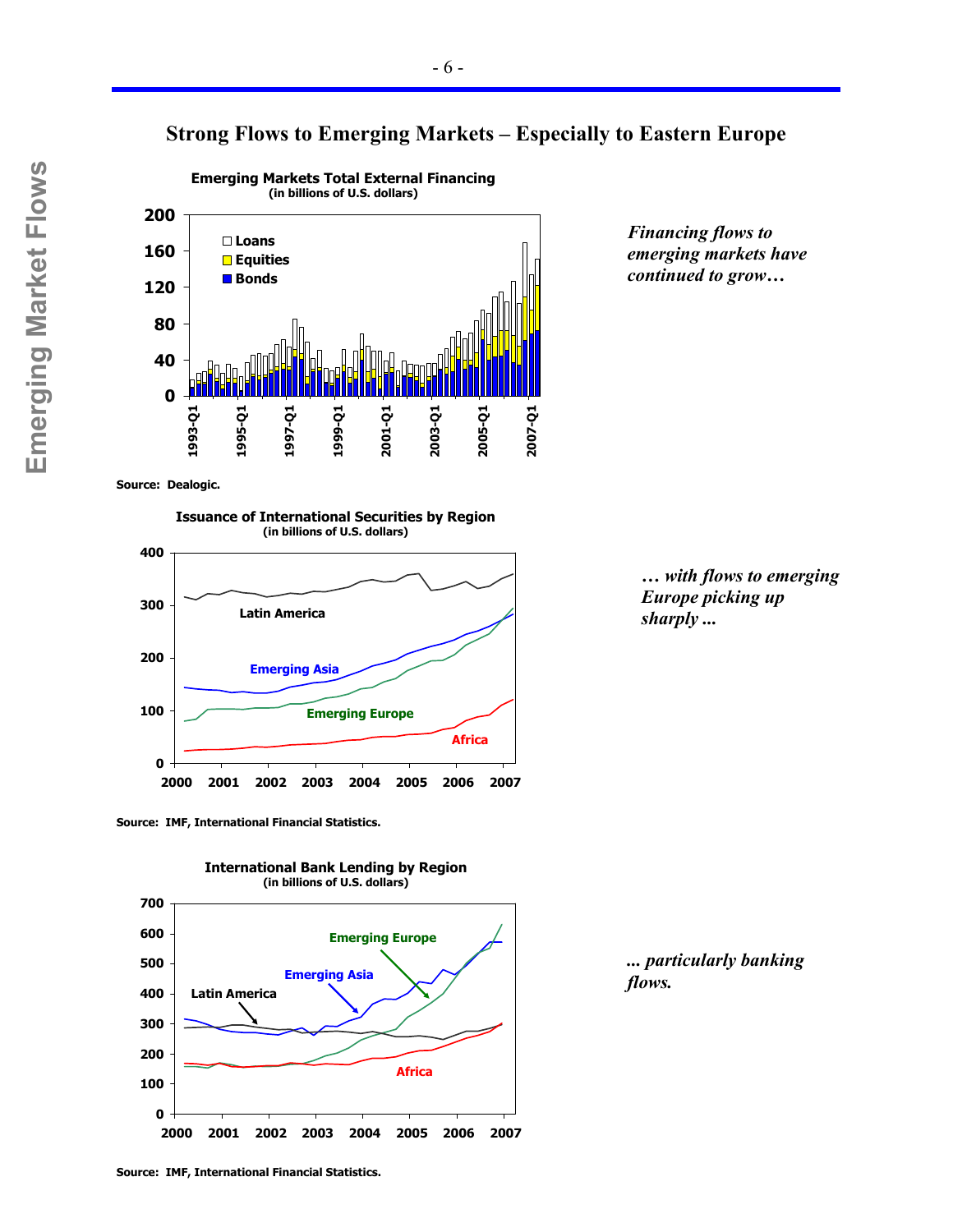



*Heavy borrowing by banks helped foster rapid rates of private sector credit growth in some countries in emerging Europe.* 

**Emerging Market Debt Trading Market Share by Instrument**



*Trading volume in emerging debt markets continues to shift toward local market instruments.* 

**Source: EMTA.**